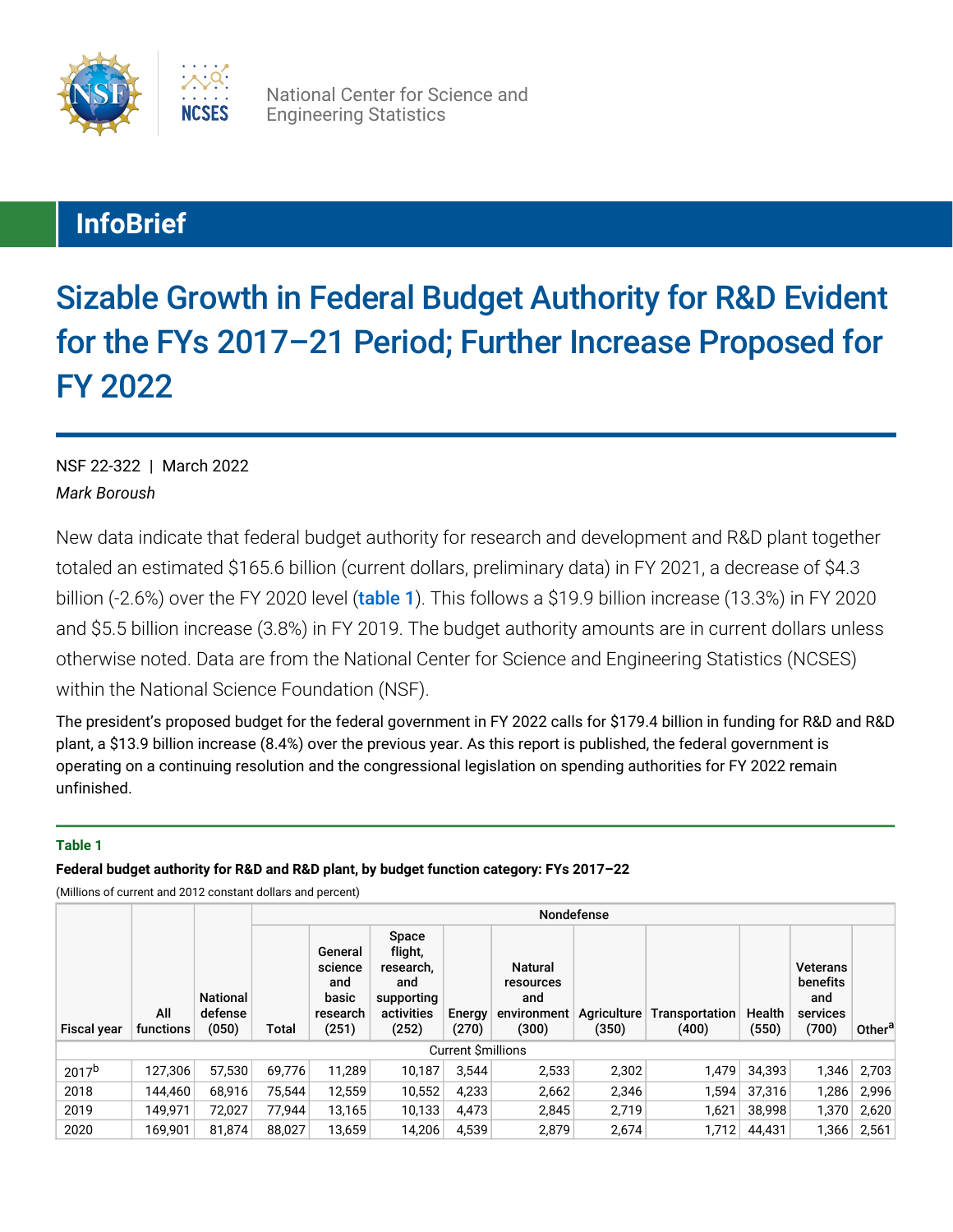#### **Table 1**

### **Federal budget authority for R&D and R&D plant, by budget function category: FYs 2017–22**

(Millions of current and 2012 constant dollars and percent)

|                                  |                  |                                     | Nondefense |                                                         |                                                                           |                 |                                             |        |                                                       |                 |                                                         |                    |
|----------------------------------|------------------|-------------------------------------|------------|---------------------------------------------------------|---------------------------------------------------------------------------|-----------------|---------------------------------------------|--------|-------------------------------------------------------|-----------------|---------------------------------------------------------|--------------------|
| <b>Fiscal year</b>               | All<br>functions | <b>National</b><br>defense<br>(050) | Total      | General<br>science<br>and<br>basic<br>research<br>(251) | Space<br>flight,<br>research,<br>and<br>supporting<br>activities<br>(252) | Energy<br>(270) | <b>Natural</b><br>resources<br>and<br>(300) | (350)  | environment   Agriculture   Transportation  <br>(400) | Health<br>(550) | <b>Veterans</b><br>benefits<br>and<br>services<br>(700) | Other <sup>a</sup> |
| 2021<br>preliminary              | 165,560          | 79,584                              | 85,976     | 13,800                                                  | 12,594                                                                    | 4,537           | 2,899                                       | 2,655  | 1,704                                                 | 43,471          | 1,420                                                   | 2,896              |
| 2022<br>proposed                 | 179,418          | 78,704                              | 100,714    | 15,445                                                  | 13,842                                                                    | 6,533           | 3,830                                       | 3,245  | 1,989                                                 | 51,138          | 1,498                                                   | 3,194              |
| % avg<br>growth<br>$2017 - 21^c$ | 6.8              | 8.5                                 | 5.4        | 5.1                                                     | 5.4                                                                       | 6.4             | 3.4                                         | 3.6    | 3.6                                                   | 6.0             | 1.3                                                     | 1.7                |
| % change<br>$2017 - 18$          | 13.5             | 19.8                                | 8.3        | 11.2                                                    | 3.6                                                                       | 19.4            | 5.1                                         | 1.9    | 7.8                                                   | 8.5             | $-4.5$                                                  | 10.8               |
| % change<br>$2018 - 19$          | 3.8              | 4.5                                 | 3.2        | 4.8                                                     | $-4.0$                                                                    | 5.7             | 6.9                                         | 15.9   | 1.7                                                   | 4.5             | 6.5                                                     | $-12.6$            |
| % change<br>$2019 - 20$          | 13.3             | 13.7                                | 12.9       | 3.8                                                     | 40.2                                                                      | 1.5             | 1.2                                         | $-1.7$ | 5.6                                                   | 13.9            | $-0.3$                                                  | $-2.3$             |
| % change<br>$2020 - 21$          | $-2.6$           | $-2.8$                              | $-2.3$     | 1.0                                                     | $-11.3$                                                                   | 0.0             | 0.7                                         | $-0.7$ | $-0.5$                                                | $-2.2$          | 4.0                                                     | 13.1               |
| % change<br>$2021 - 22$          | 8.4              | $-1.1$                              | 17.1       | 11.9                                                    | 9.9                                                                       | 44.0            | 32.1                                        | 22.2   | 16.7                                                  | 17.6            | 5.5                                                     | 10.3               |
|                                  |                  |                                     |            |                                                         |                                                                           |                 | 2012 constant \$millions                    |        |                                                       |                 |                                                         |                    |
| 2017 <sup>b</sup>                | 118,127          | 53,382                              | 64,745     | 10,475                                                  | 9,453                                                                     | 3,288           | 2,350                                       | 2,136  | 1,372                                                 | 31,913          | 1,249                                                   | 2,508              |
| 2018                             | 131,018          | 62,503                              | 68,514     | 11,390                                                  | 9,570                                                                     | 3,839           | 2,414                                       | 2,128  | 1,446                                                 | 33,844          | 1,166                                                   | 2,717              |
| 2019                             | 133,379          | 64,058                              | 69,321     | 11,708                                                  | 9,012                                                                     | 3,978           | 2,530                                       | 2,418  | 1,442                                                 | 34,683          | 1,218                                                   | 2,330              |
| 2020                             | 149,232          | 71,914                              | 77,318     | 11,997                                                  | 12,478                                                                    | 3,987           | 2,529                                       | 2,349  | 1,504                                                 | 39,026          | 1,200                                                   | 2,249              |
| 2021<br>preliminary              | 142,995          | 68,737                              | 74,258     | 11,919                                                  | 10,878                                                                    | 3,919           | 2,504                                       | 2,293  | 1,472                                                 | 37,546          | 1,226                                                   | 2,501              |
| 2022<br>proposed                 | 152,165          | 66,749                              | 85,416     | 13,099                                                  | 11,739                                                                    | 5,541           | 3,248                                       | 2,752  | 1,687                                                 | 43,370          | 1,270                                                   | 2,709              |
| % avg<br>growth<br>$2017 - 21^c$ | 4.9              | 6.5                                 | 3.5        | 3.3                                                     | 3.6                                                                       | 4.5             | 1.6                                         | 1.8    | 1.8                                                   | 4.1             | $-0.5$                                                  | $-0.1$             |
| % change<br>$2017 - 18$          | 10.9             | 17.1                                | 5.8        | 8.7                                                     | 1.2                                                                       | 16.8            | 2.7                                         | $-0.4$ | 5.4                                                   | 6.1             | $-6.6$                                                  | 8.3                |
| % change<br>$2018 - 19$          | 1.8              | 2.5                                 | 1.2        | $2.8\,$                                                 | $-5.8$                                                                    | 3.6             | 4.8                                         | 13.6   | $-0.3$                                                | 2.5             | 4.5                                                     | $-14.2$            |
| % change<br>$2019 - 20$          | 11.9             | 12.3                                | 11.5       | 2.5                                                     | 38.5                                                                      | 0.2             | $0.0\,$                                     | $-2.9$ | 4.3                                                   | 12.5            | $-1.5$                                                  | $-3.5$             |
| % change<br>$2020 - 21$          | $-4.2$           | $-4.4$                              | $-4.0$     | $-0.7$                                                  | $-12.8$                                                                   | $-1.7$          | $-1.0$                                      | $-2.4$ | $-2.1$                                                | $-3.8$          | 2.2                                                     | 11.2               |
| % change<br>$2021 - 22$          | 6.4              | $-2.9$                              | 15.0       | 9.9                                                     | 7.9                                                                       | 41.4            | 29.7                                        | 20.0   | 14.6                                                  | 15.5            | 3.6                                                     | 8.3                |

a Other functions include International affairs (150); Commerce and housing credit (300); Community and regional development (450); Education, training, employment, and social services (500); Medicare (570); Income security (600); Administration of justice (750); and General government (800). Most all of the dollar amounts for these budget functions are well below \$1 billion annually.

<sup>b</sup>The data for 2017 and onward reflect application of the narrowed definition of *development* described by the Office of Management and Budget (OMB) in its Circular A-11 of July 2016. The previous years' numbers reflect use of the former development definition. The budget authority total in FY 2017 is approximately \$27 billion lower than it would have been without this narrowed R&D definition.

 $c$  Calculated as the compound average annual growth rate over the periods noted.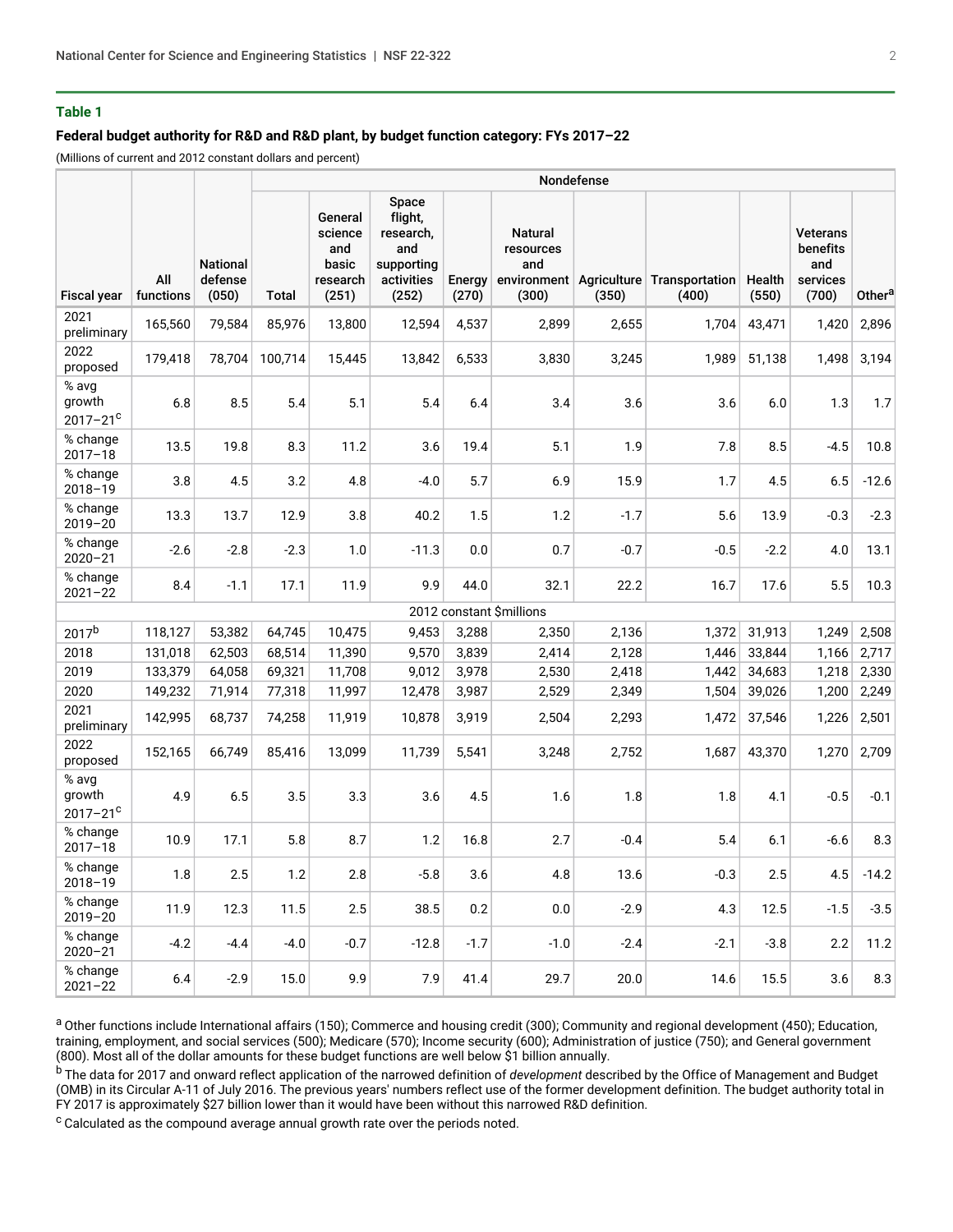#### **Note(s):**

Data show budget information collected through October 2021.

#### **Source(s):**

Agencies' submissions to OMB per MAX Schedule C, agencies' budget justification documents, and supplemental data obtained from agencies' budget offices.

### **Recent Trends in Overall Budget Authority**

### Total of R&D and R&D Plant

In FY 2017, the total of federal budget authority for both R&D and R&D plant stood at \$127.3 billion ([table 1](#page-0-0)). Four years later, in FY 2021, the total reached \$165.6 billion (preliminary data). The broad trend prevailing over these several yearsas apparent in [figure 1](#page-2-0), in both current dollar and inflation-adjusted terms—has been sizable annual increases for most of the period. The FY 2019 total was a \$5.5 billion increase over the FY 2018 total, and FY 2020 was up \$19.9 billion over FY 2019. The FY 2021 total does presently appear to be a drop of \$4.3 billion over the prior year—but these are preliminary numbers, and the total (in both current and inflation adjusted terms) is, nonetheless, considerably above the FY 2017 total. The average annual increase over FYs 2017–21 has been 6.8%—or 4.9% adjusted for inflation. As proposed, the FY 2022 funding level would be a \$13.9 billion increase (8.4%) over the previous year ([table 1](#page-0-0)).

#### <span id="page-2-0"></span>**Figure 1**



### **Federal budget authority for R&D and R&D plant: FYs 2017–22**

#### **Note(s):**

Data show budget information collected through October 2021. Data for FY 2021 are preliminary (and may later be revised). Data for FY 2022 are as proposed by the president's *Budget of the United States Government, Fiscal Year 2022*. Data for FY 2017 and onward reflect application of the narrowed definition of *development* described by the Office of Management and Budget (OMB) in its Circular A-11 of July 2016.

#### **Source(s):**

Agencies' submissions to OMB per MAX Schedule C, agencies' budget justification documents, and supplemental data obtained from agencies' budget offices.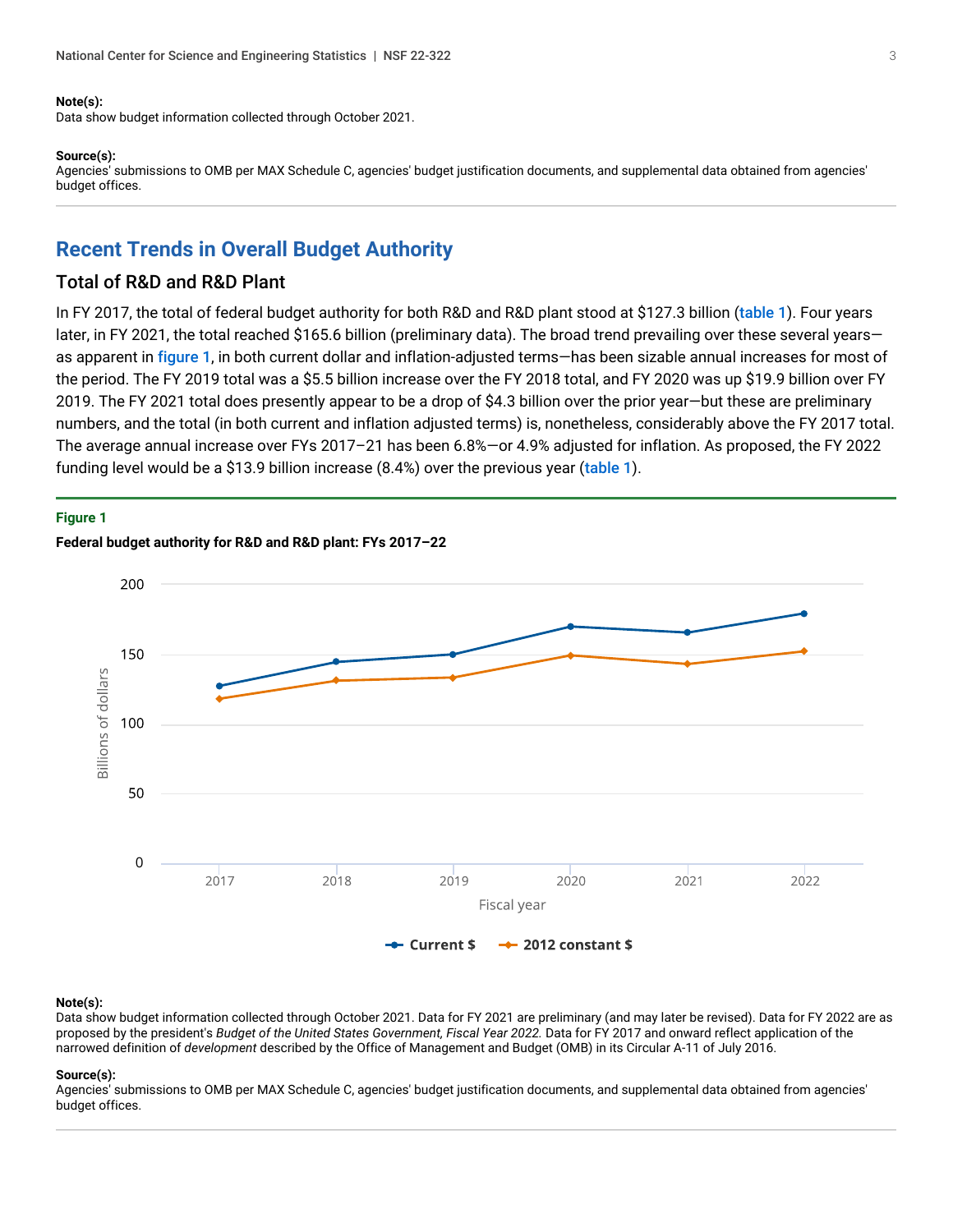The main contributors to these year-over-year changes in the total have been large, multi-billion dollar increases in the National defense and Health budget functions, as well as Space flight research in FY 2020. Another relevant trend occurring over these fiscal years has been that, generally, the funding levels for R&D in federal government budgets as proposed by the administration were often significantly increased by Congress in its subsequent debate and finalization of the annual spending legislation. For FY 2018, the president's proposed R&D plus R&D plant funding level was \$117.8 billion, but Congress enacted \$144.5 billion; for FY 2019, the proposed level was \$123.8 billion, but the eventual spending legislation called for was \$150.0 billion; for FY 2020, \$142.4 billion was proposed, but \$164.8 billion was enacted; and for FY 2021, \$150.9 billion was proposed, but \$165.6 billion (preliminary) was enacted. [1](#page-10-0)

<span id="page-3-1"></span>R&D plant is typically a small portion of the R&D and R&D plant total but is nonetheless an essential input for R&D activity. In FY 2017, the \$2.6 billion of budget authority classified as R&D plant amounted to 2.0% of the R&D and R&D plant total ([table 2](#page-3-0)). The yearly R&D plant amounts over the remainder of the FYs 2017–21 period were in the range of \$4 billion to \$6 billion. The amount proposed for FY 2022 is \$4.6 billion.

Over the FYs 2017–21 period, the most sizable budget authority amounts for R&D plant arise in the General science and basic research function (near or above \$2 billion, annually) and to a lesser degree, but still relatively large (from \$600 million to nearly \$1 billion annually) in the National defense category ([table 2](#page-3-0)). The amount for the National defense category in FY 2020 (\$2.5 billion) is exceptionally large by comparison to amounts from other years in the time period. R&D plant funding in the General science and basic research function mainly reflect investment in new or upgraded facilities and large-scale equipment for basic research in various fields—by agencies such as the Department of Energy's (DOE's) Office of Science and NSF.

#### <span id="page-3-0"></span>**Table 2**

#### **Federal budget authority for R&D and R&D plant, by funding category: FYs 2017–22**

(Millions of current dollars)

|                     |                  |                                     | Nondefense |                                                         |                                                                           |                 |                                                            |                      |                         |                 |                                                         |                    |
|---------------------|------------------|-------------------------------------|------------|---------------------------------------------------------|---------------------------------------------------------------------------|-----------------|------------------------------------------------------------|----------------------|-------------------------|-----------------|---------------------------------------------------------|--------------------|
| <b>Fiscal year</b>  | All<br>functions | <b>National</b><br>defense<br>(050) | Total      | General<br>science<br>and<br>basic<br>research<br>(251) | Space<br>flight,<br>research,<br>and<br>supporting<br>activities<br>(252) | Energy<br>(270) | <b>Natural</b><br>resources<br>and<br>environment<br>(300) | Agriculture<br>(350) | Transportation<br>(400) | Health<br>(550) | <b>Veterans</b><br>benefits<br>and<br>services<br>(700) | Other <sup>a</sup> |
| R&D                 |                  |                                     |            |                                                         |                                                                           |                 |                                                            |                      |                         |                 |                                                         |                    |
| 2017 <sup>b</sup>   | 124,710          | 57,055                              | 67,655     | 9.947                                                   | 10,134                                                                    | 3,519           | 2,378                                                      | 2,090                | 1,444                   | 34,255          | 1,346                                                   | 2,542              |
| 2018                | 140,701          | 68,325                              | 72.376     | 10,692                                                  | 10.455                                                                    | 4,212           | 2,383                                                      | 2,074                | 1,551                   | 37,151          | 1,286                                                   | 2,572              |
| 2019                | 145.615          | 71.396                              | 74.219     | 10.961                                                  | 10.016                                                                    | 4.433           | 2.486                                                      | 2,205                | 1,582                   | 38,755          | 1,370                                                   | 2,411              |
| 2020                | 163,875          | 79,389                              | 84,486     | 11,620                                                  | 14,158                                                                    | 4,391           | 2,653                                                      | 2,332                | 1,674                   | 43,936          | 1,366                                                   | 2,356              |
| 2021<br>preliminary | 161,412          | 78,609                              | 82,803     | 11,683                                                  | 12,542                                                                    | 4,433           | 2,654                                                      | 2,469                | 1,672                   | 43,199          | 1,420                                                   | 2,731              |
| 2022<br>proposed    | 174,787          | 77,762                              | 97,025     | 13,344                                                  | 13,794                                                                    | 6,257           | 3,339                                                      | 3,050                | 1,951                   | 50,816          | 1,498                                                   | 2,976              |
|                     |                  |                                     |            |                                                         |                                                                           | R&D plant       |                                                            |                      |                         |                 |                                                         |                    |
| 2017 <sup>b</sup>   | 2,596            | 475                                 | 2,121      | 1,342                                                   | 53                                                                        | 25              | 155                                                        | 212                  | 35                      | 138             | 0                                                       | 161                |
| 2018                | 3,759            | 591                                 | 3,168      | 1,867                                                   | 97                                                                        | 21              | 279                                                        | 272                  | 43                      | 165             | 0                                                       | 424                |
| 2019                | 4,356            | 631                                 | 3,725      | 2,204                                                   | 117                                                                       | 40              | 359                                                        | 514                  | 39                      | 243             | 0                                                       | 209                |
| 2020                | 6,026            | 2,485                               | 3,541      | 2,039                                                   | 48                                                                        | 148             | 226                                                        | 342                  | 38                      | 495             | 0                                                       | 205                |
| 2021<br>preliminary | 4,148            | 975                                 | 3,173      | 2,117                                                   | 52                                                                        | 104             | 245                                                        | 186                  | 32                      | 272             | 0                                                       | 165                |
| 2022<br>proposed    | 4,631            | 942                                 | 3,689      | 2,101                                                   | 48                                                                        | 276             | 491                                                        | 195                  | 38                      | 322             | 0                                                       | 218                |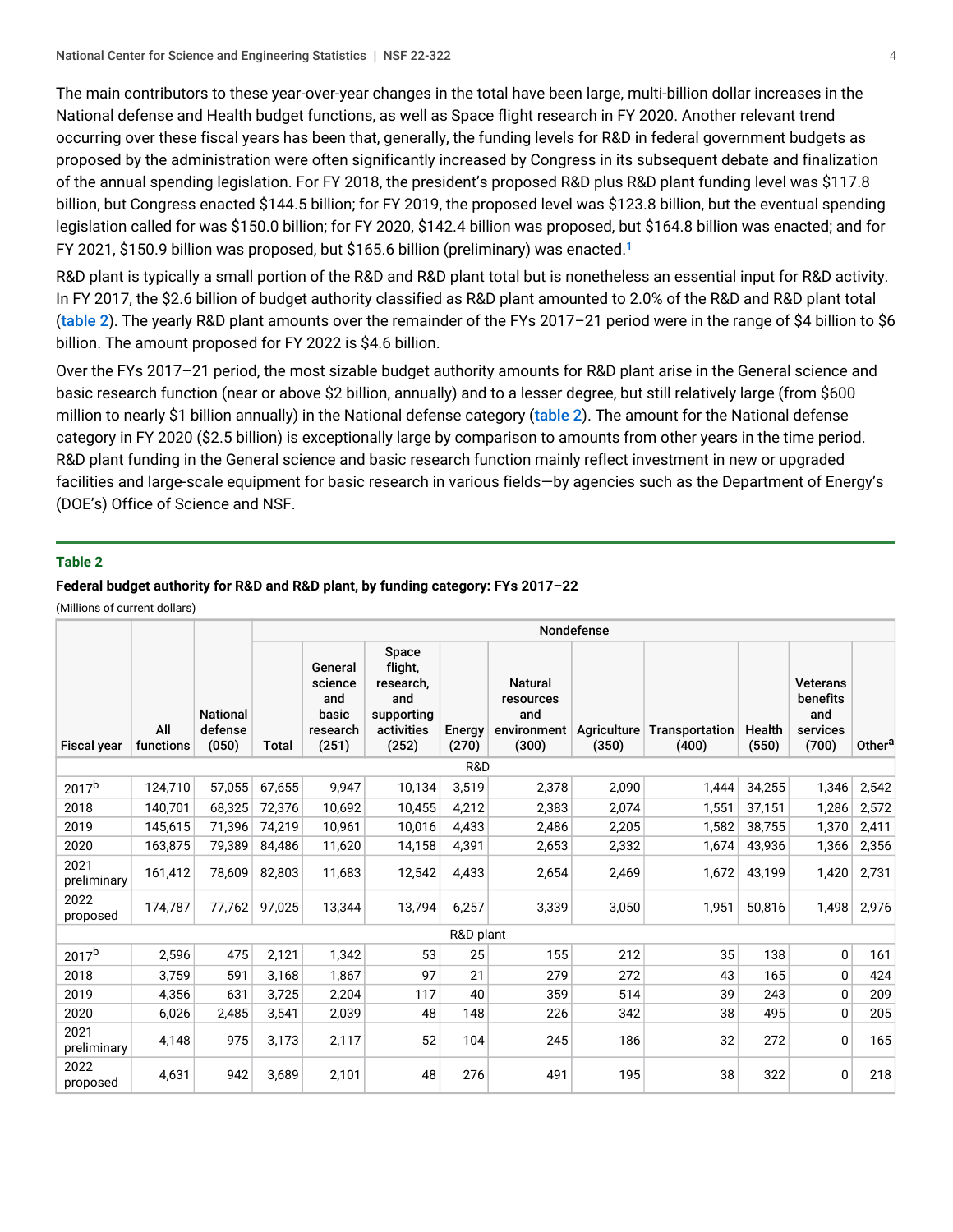a Other functions include International affairs (150); Commerce and housing credit (300); Community and regional development (450); Education, training, employment, and social services (500); Medicare (570); Income security (600); Administration of justice (750); and General government (800). Most all of the dollar amounts for these budget functions are well below \$1 billion annually.

<sup>b</sup>The data for 2017 and onward reflect application of the narrowed definition of *development* described by the Office of Management and Budget (OMB) in its Circular A-11 of July 2016.

#### **Note(s):**

Data show budget information collected through October 2021.

#### **Source(s):**

Agencies' submissions to OMB per MAX Schedule C, agencies' budget justification documents, and supplemental data obtained from agencies' budget offices.

### Relative Roles of Defense and Nondefense Budget Functions

National defense is annually the largest single budget function in the total of R&D and R&D plant funding ([table 1](#page-0-0) and table [3](#page-4-0)). The remainder of the budget authority total falls among 15 (or on occasion 16) nondefense functional categories—of which Health is the largest (but with substantially fewer dollars annually than National defense).

### <span id="page-4-0"></span>**Table 3**

**Distribution of federal budget authority for R&D and R&D plant budget, by budget function: FYs 2017–22**

(Percent)

| Rank <sup>a</sup> | <b>Budget function</b>                                        | 2017<br>actual <sup>b</sup> | 2018<br>actual | 2019<br>actual | 2020<br>actual | 2021<br>preliminary | 2022<br>proposed |
|-------------------|---------------------------------------------------------------|-----------------------------|----------------|----------------|----------------|---------------------|------------------|
|                   | All functions conducting R&D                                  | 100.0                       | 100.0          | 100.0          | 100.0          | 100.0               | 100.0            |
| 1                 | National defense (050)                                        | 45.2                        | 47.7           | 48.0           | 48.2           | 48.1                | 43.9             |
| 2                 | Health (550)                                                  | 27.0                        | 25.8           | 26.0           | 26.2           | 26.3                | 28.5             |
| 3                 | Space flight, research, and supporting activities<br>(252)    | 8.0                         | 7.3            | 6.8            | 8.4            | 7.6                 | 7.7              |
| 4                 | General science and basic research (251)                      | 8.9                         | 8.7            | 8.8            | 8.0            | 8.3                 | 8.6              |
| 5                 | Energy $(270)$                                                | 2.8                         | 2.9            | 3.0            | 2.7            | 2.7                 | 3.6              |
| 6                 | Natural resources and environment (300)                       | 2.0                         | 1.8            | 1.9            | 1.7            | 1.8                 | 2.1              |
| 7                 | Agriculture (350)                                             | 1.8                         | 1.6            | 1.8            | 1.6            | 1.6                 | 1.8              |
| 8                 | Transportation (400)                                          | 1.2                         | 1.1            | 1.1            | 1.0            | 1.0                 | 1.1              |
| 9                 | Veterans benefits and services (700)                          | 1.1                         | 0.9            | 0.9            | 0.8            | 0.9                 | 0.8              |
| 10                | Commerce and housing credit (370)                             | 0.8                         | 0.8            | 0.6            | 0.6            | 0.7                 | 0.7              |
| 11                | Education, training, employment, and social<br>services (500) | 0.4                         | 0.4            | 0.4            | 0.3            | 0.5                 | 0.5              |
| 12                | Administration of justice (750)                               | 0.6                         | 0.5            | 0.4            | 0.3            | 0.3                 | 0.3              |
| 13                | International affairs (150)                                   | 0.2                         | 0.2            | 0.2            | 0.1            | 0.1                 | 0.1              |
| 14                | Income security (600)                                         | 0.1                         | 0.1            | 0.1            | 0.1            | 0.1                 | 0.1              |
| 15                | Community and regional development (450)                      | 0.1                         | 0.1            | 0.1            | 0.1            | 0.1                 | 0.1              |
| 16                | Medicare (570)                                                | $\star$                     | $^\star$       | $^\star$       | $\star$        | $^\star$            | $\star$          |

#### $*$  = less than 0.05%.

<sup>a</sup> The rankings in this table are based on the budget authority totals for FY 2020 by budget function category.

<sup>b</sup> The data for 2017 and onward reflect application of the narrowed definition of *development* described by the Office of Management and Budget (OMB) in its Circular A-11 of July 2016.

#### **Note(s):**

Detail may not add to total because of rounding. Data show budget information collected through October 2021

#### **Source(s):**

Agencies' submissions to OMB per MAX Schedule C, agencies' budget justification documents, and supplemental data obtained from agencies' budget offices.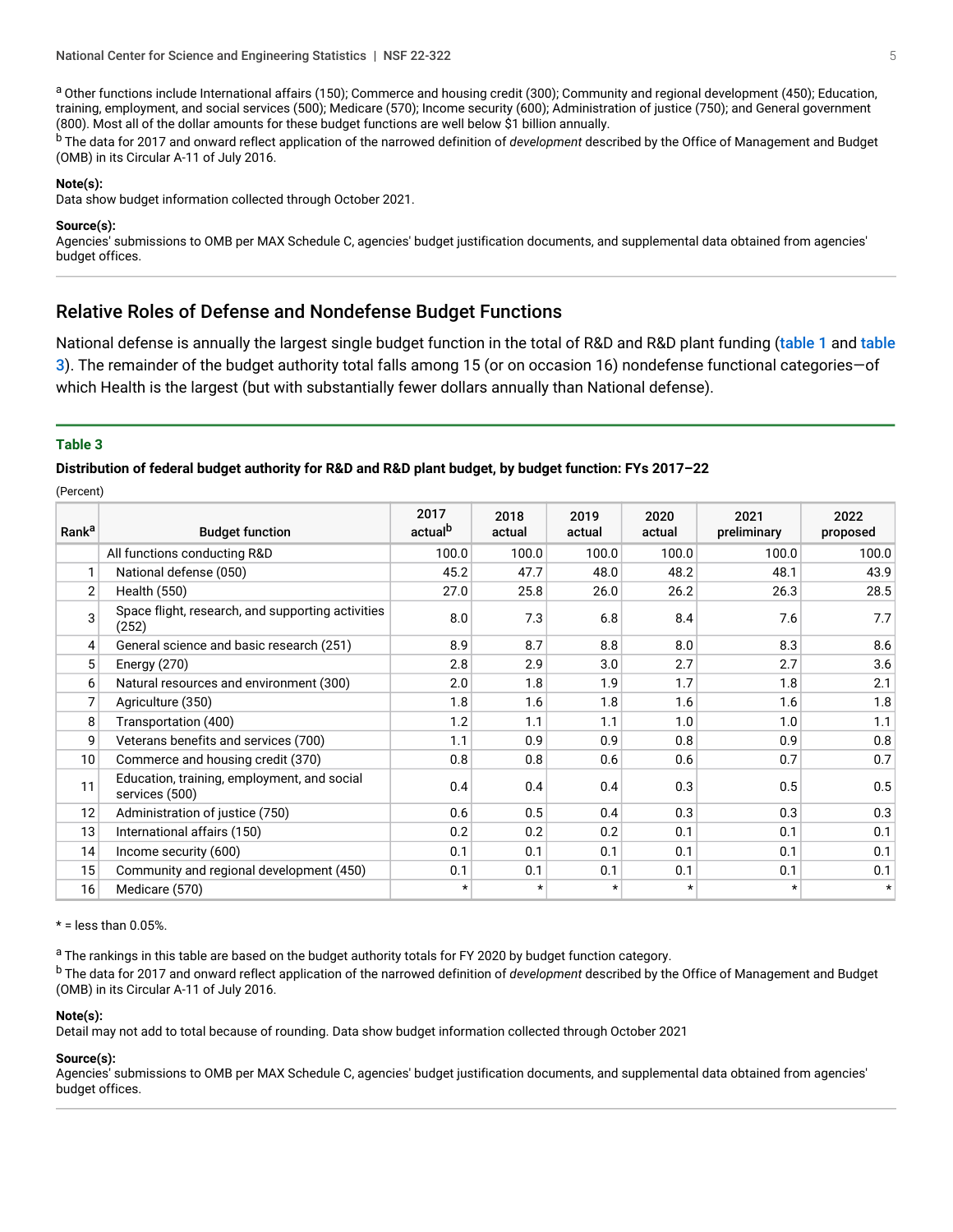Since FY 2017, the National defense share has, for the most part, increased gradually, from 45.2% in FY 2017 to 48.1% in FY 2021 ([table 3](#page-4-0) and [figure 2](#page-5-0)). Concomitantly, the nondefense subtotal declined over the same period, from 54.8% in FY 2017 to 51.9% in FY 2021 ([figure 2](#page-5-0)).

As proposed for FY 2022, the National defense share would drop significantly, from 48.1% in FY 2021 to 43.9% in FY 2022 . The nondefense subtotal would rise from 51.9% in FY 2021 to 56.1% in FY 2022. The most sizable changes in the shares of the nondefense budget functions as proposed are the Health budget function moving higher by more than 2 percentage points and the Energy budget function moving up by nearly 1 percentage point.

#### <span id="page-5-0"></span>**Figure 2**





### **Note(s):**

Data show budget information collected through October 2021. Data for FY 2021 are preliminary (and may later be revised). Data for FY 2022 are as proposed by the president's *Budget of the United States Government, Fiscal Year 2022*. Data for FY 2017 and onward reflect application of the narrowed definition of *development* described by the Office of Management and Budget (OMB) in its Circular A-11 of July 2016.

#### **Source(s):**

Agencies' submissions to OMB per MAX Schedule C, agencies' budget justification documents, and supplemental data obtained from agencies' budget offices.

# **Federal Funding Trends Across the Largest Budget Functions: FYs 2019–22**

### National Defense

<span id="page-5-1"></span>Budget authority for R&D and R&D plant directed at National defense in FY 2020 totaled \$81.87 billion, a 13.7% increase over the FY 2019 level of \$72.03 billion (t<mark>able 1, [figure 3](#page-6-0)</mark>).<sup>[2](#page-10-1)</sup> The FY 2021 level (preliminary data) of \$79.58 billion is a decline of 2.8% over the previous year. The president's proposed level for FY 2022 is a modest further decline (-1.1%) to \$78.70 billion. This category's share of the federal R&D and R&D plant total was 48.0% in FY 2019, 48.2% in FY 2020, and 48.1% in FY 2021 ([table 3](#page-4-0)).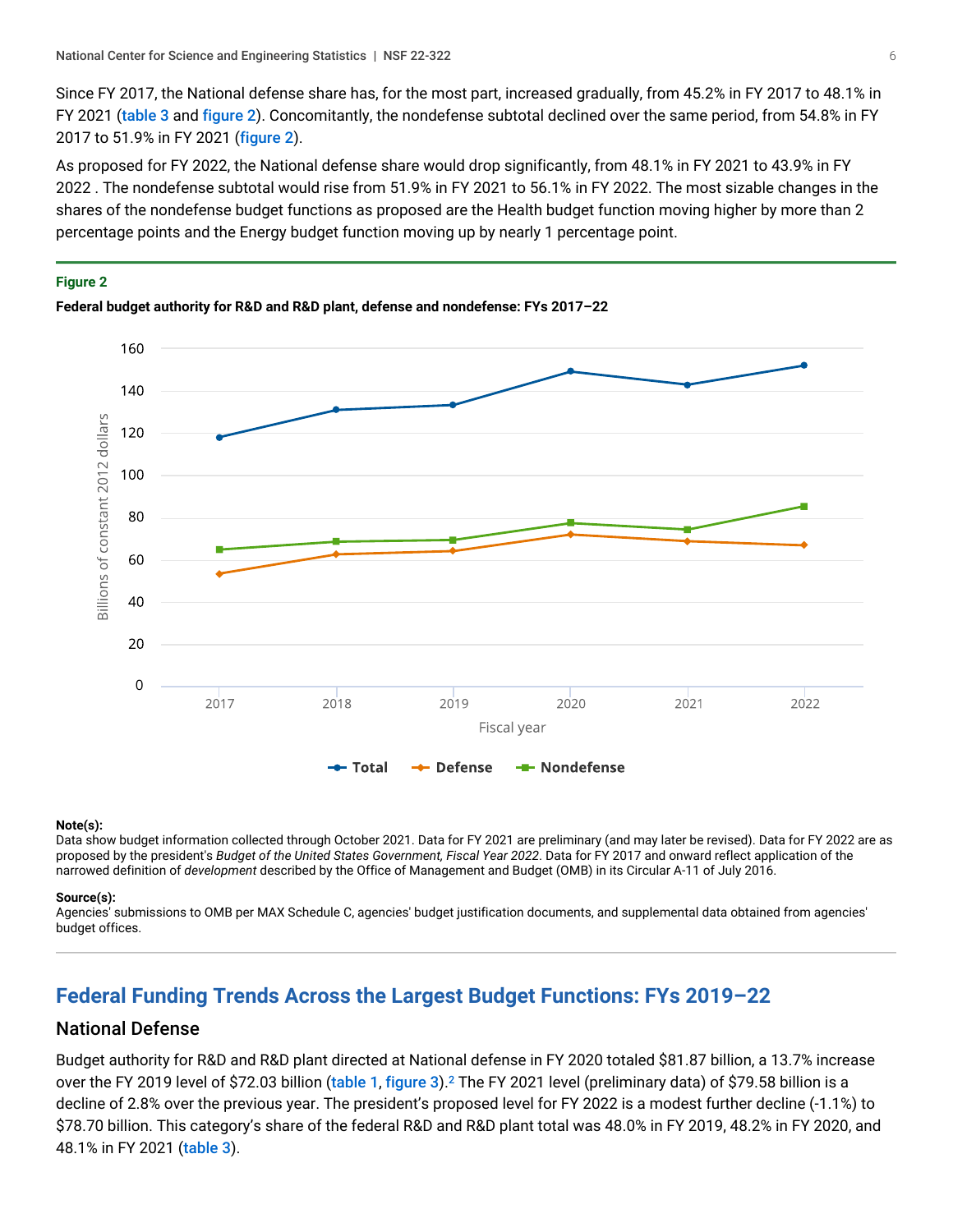<span id="page-6-1"></span>Most of the R&D dollars in the National defense category arise in the military research, development, test, and evaluation (RDT&E) programs at the Department of Defense (DOD). RDT&E encompasses a broad spectrum of activities ranging from basic research to operational system development.<sup>[3](#page-10-2)</sup> DOD funding for R&D is a subset of the full spectrum of these RDT&E activities.<sup>[4](#page-10-3)</sup> In FY 2020, total budget authority for RDT&E amounted to \$104.96 billion, with R&D given \$68.68 billion of the RDT&E total. In FY 2021, RDT&E budget authority totaled \$106.45 billion, with R&D totaling \$68.19 billion.

<span id="page-6-2"></span>R&D on atomic energy defense in DOE is a smaller but still sizable component of the defense category (\$7.75 billion in FY 2020, \$7.91 billion in FY 2021). The two largest elements were weapons activities (\$5.95 billion in FY 2020, \$5.92 billion in FY 2021) and development of naval reactors (\$1.37 billion in FY 2020, \$1.47 billion in FY 2021).

#### <span id="page-6-0"></span>**Figure 3**





#### **Note(s):**

Data show budget information collected through October 2021. Data for FYs 2019–20 are final appropriations. Data for FY 2021 are preliminary. The FY 2022 data are as proposed by the president's *Budget of the United States Government , Fiscal Year 2022.*

#### **Source(s):**

Agencies' submissions to Office of Management and Budget per MAX Schedule C, agencies' budget justification documents, and supplemental data obtained from agencies' budget offices.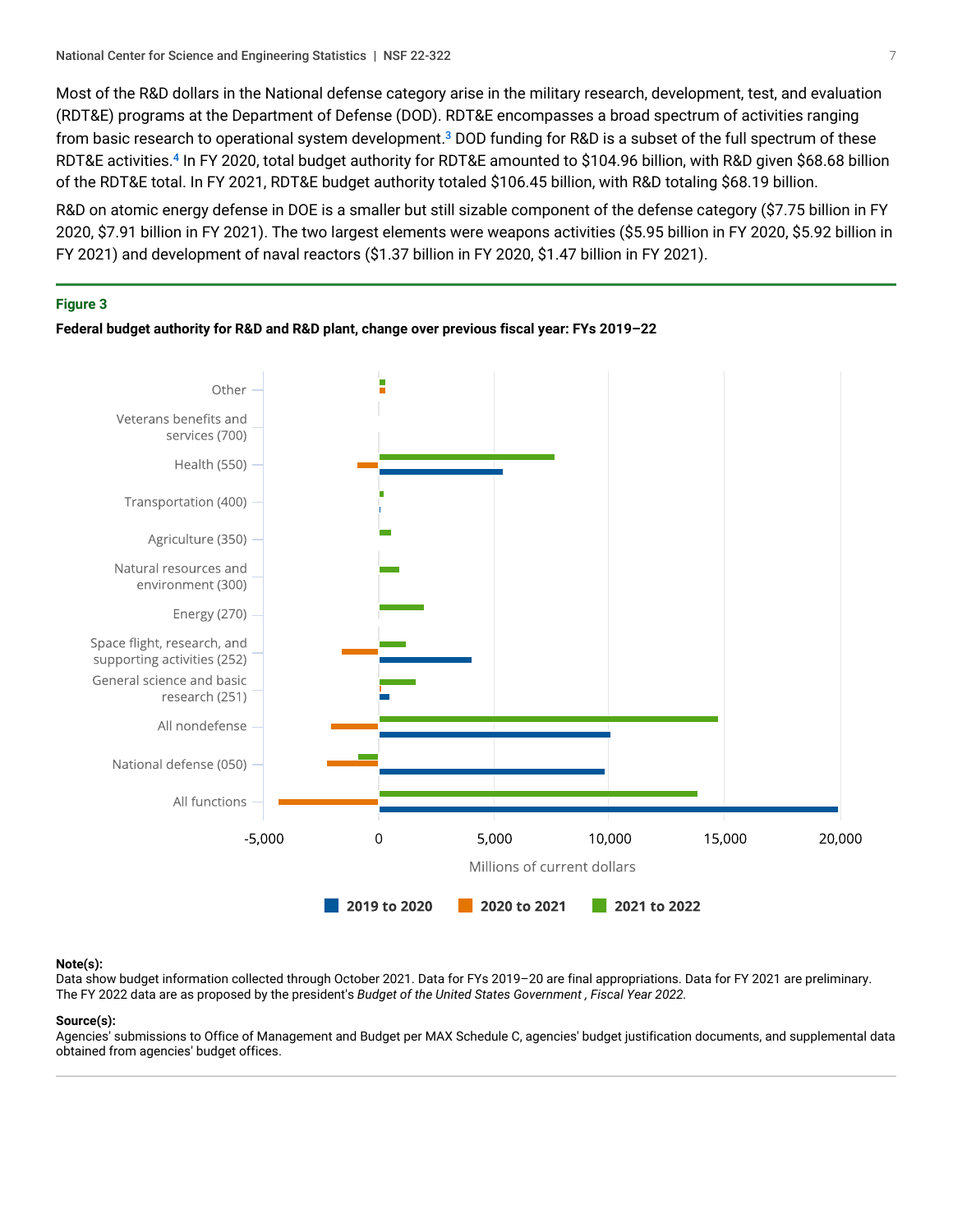# Health

Budget authority for R&D and R&D plant in this functional category was \$44.43 billion in FY 2020, a 13.9% increase over the \$39.00 billion total in 2019. The estimated FY 2021 level, however, is a 2.2% decrease to \$43.47 billion. The proposed level for FY 2022 is a 17.6% increase to \$51.14 billion. This category's share of the R&D and R&D plant total was 26.0% in FY 2019, 26.2% in FY 2020, and 26.3% in FY 2021.

The National Institutes of Health (NIH) is the predominant recipient in this category: \$43.12 billion in FY 2020 and an estimated \$41.96 billion in FY 2021. This NIH funding is spread across multiple disease categories, with its National Cancer Institute and National Institutes of Allergy and Infectious Diseases receiving the largest shares of the total. The Health category also includes the R&D programs of several other Health and Human Services (HHS) agencies (Food and Drug Administration, Agency for Healthcare Research and Quality, Centers for Disease Control and Prevention [CDC]) and the Consumer Product Safety Commission.

# Space Flight, Research, and Supporting Activities

Budget authority for R&D and R&D plant in this functional category was \$14.21 billion in FY 2020, a 40.2% increase over the \$10.13 billion total in FY 2019. The estimated FY 2021 level, however, is a large drop (-11.3%) to \$12.59 billion. The proposed level for FY 2022 is a 9.9% increase to \$13.84 billion. This category's share of the R&D and R&D plant total was 6.8% in FY 2019, 8.4% in FY 2020, and 7.6% in FY 2021 ([table 1](#page-0-0) and [table 3](#page-4-0)). The National Aeronautics and Space Administration (NASA) programs account for the entirety of these amounts.

# General Science and Basic Research

<span id="page-7-0"></span>Budget authority for R&D and R&D plant in this functional category was \$13.66 billion in FY 2020, a 3.8% increase over the \$13.17 billion total in 2019.<sup>[5](#page-10-4)</sup> The estimated FY 2021 level, however, is a smaller 1.0% increase to \$13.80 billion. The proposed level for FY 2022 is a far larger increase of 11.9% to \$15.45 billion. This category's share of the R&D and R&D plant total was 8.8% in FY 2019, 8.0% in FY 2020, and 8.3% in FY 2021 ([table 1](#page-0-0) and [table 3](#page-4-0)).

This category includes mainly the R&D programs of the NSF and the DOE's Office of Science. NSF programs accounted for \$6.74 billion in FY 2020 and an estimated \$6.88 billion in FY 2021—that is, nearly half of the category's budget authority total throughout. DOE's Office of Science was allotted \$6.92 billion in FY 2020 and \$6.92 billion in FY 2021.

# Energy

Budget authority for R&D and R&D plant in this functional category was \$4.54 billion in FY 2020, a 1.5% increase over the \$4.47 billion total in FY 2019. The estimated FY 2021 level of \$4.54 billion is a negligible decline. The proposed level for FY 2022 is a large increase (44.0%) to \$6.53 billion. This category's share of the R&D and R&D plant total was 3.0% in FY 2019, 2.7% in FY 2020, and 2.7% in FY 2021 ([table 1](#page-0-0) and [table 3](#page-4-0)).

DOE's various energy programs (particularly Energy Efficiency and Renewable Energy, Fossil Energy, Nuclear Energy) and the Advanced Research Projects Agency–Energy account for the vast majority of this category total across all these budget years. This category also includes small R&D funding levels for the Nuclear Regulatory Commission and the Tennessee Valley Authority.

### Natural Resources and Environment

Budget authority for R&D and R&D plant in this category was \$2.88 billion in FY 2020, a 1.2% increase over the \$2.85 billion total in FY 2019. The estimated FY 2021 level of \$2.90 billion is an also small increase of 0.7%. The proposed level for FY 2022 is a large increase (32.1%) to \$3.83 billion. This category's share of the R&D and R&D plant total was 1.9% in FY 2019, 1.7% in FY 2020, and 1.8% in FY 2021 ([table 1](#page-0-0) and [table 3](#page-4-0)).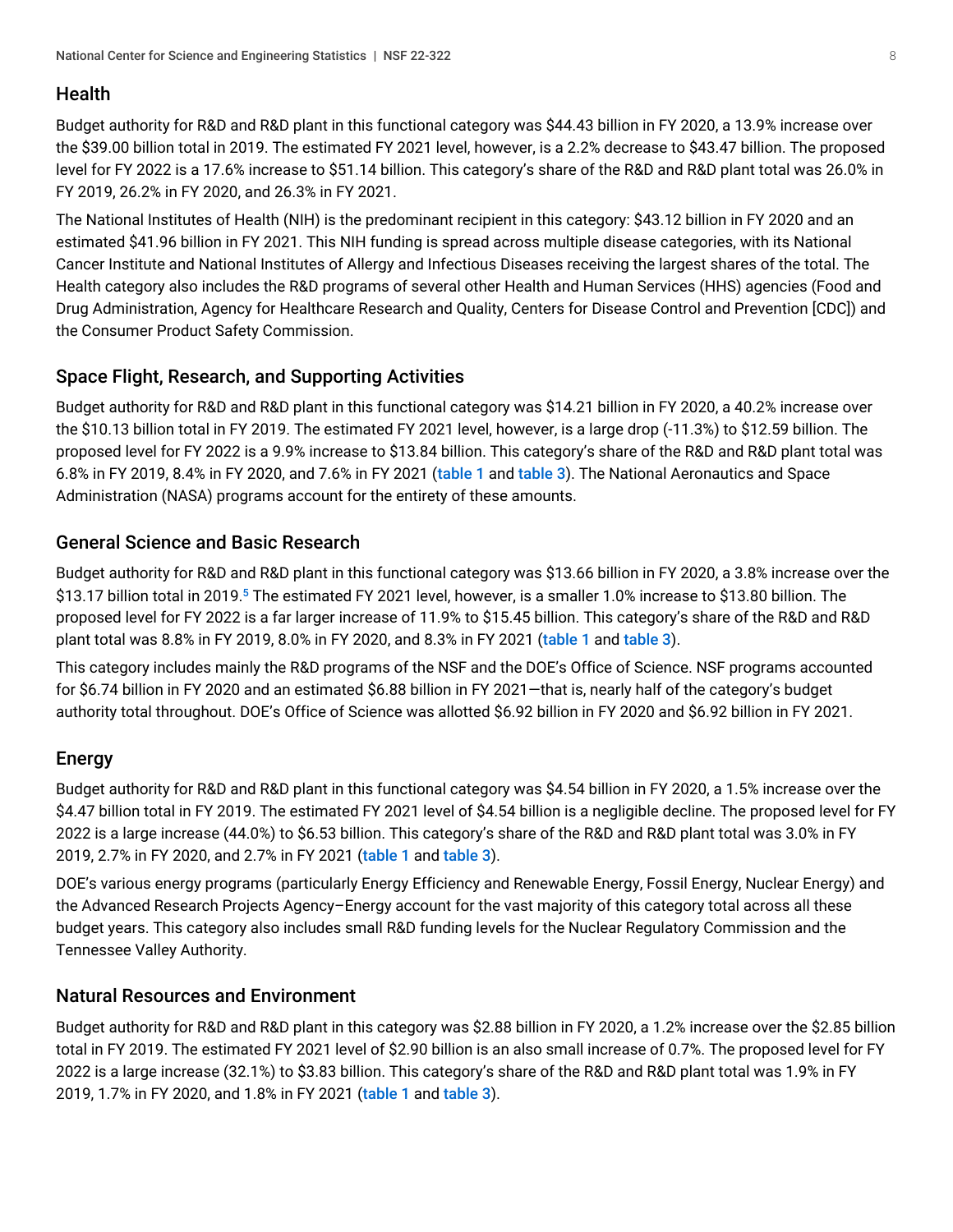This functional category includes R&D across a range of purposes: conservation and land management, pollution control and abatement, recreational resources, water resources, and other natural resources. The majority of the funding is associated with R&D programs in the Department of Commerce (chiefly, the National Oceanic and Atmospheric Administration [NOAA]); the Environmental Protection Agency (EPA); the Department of the Interior (mainly, the U.S. Geological Survey, but also the Bureau of Reclamation and National Park Service); and the U.S. Department of Agriculture (USDA) (notably, the Forest Service). The category total also includes R&D activities in the Army Corps of Engineers and the U.S. Coast Guard within the Department of Homeland Security.

### **Agriculture**

Budget authority for R&D and R&D plant in this category was \$2.67 billion in FY 2020, a 1.7% decline over a slightly higher \$2.72 billion total in FY 2019. The estimated FY 2021 level of \$2.66 billion is a further decline of 0.7%. However, the proposed level for FY 2022 is a large increase (22.2%) to \$3.25 billion. This category's share of the R&D and R&D plant total was 1.8% in FY 2019, 1.6% in FY 2020, and 1.6% in FY 2021 ([table 1](#page-0-0) and [table 3](#page-4-0)).

This category is composed entirely of USDA R&D programs—in particular, the R&D conducted by the Agricultural Research Service and the National Institute of Food and Agriculture.

# Federal R&D Funding and the COVID-19 Pandemic

<span id="page-8-0"></span>There is widespread interest in information on the extent to which federal funding has been increased or redirected in support of R&D relevant to public health issues posed by the COVID-19 pandemic emerging in the United States and globally in early 2020. Some information on this topic is documented in the statistics collected for FYs 2020–21 in this present edition of the Federal R&D Funding by Budget Function series and is briefly summarized below. [6](#page-10-5) Nevertheless, the story provided is incomplete in many respects. The scientific advances from past federal funding of R&D addressing the biology of coronaviruses and the development of the technologies enabling the rapid development and clinical testing of the innovative m-RNA vaccines have been important factors in the nation's responses to the challenges of pandemic in 2020, 2021, and ongoing.

<span id="page-8-1"></span>Congress took a number of legislative steps from March 2020 through March 2021 to provide added appropriations in response to the COVID-19 pandemic, some of which provided increased funding for related R&D.<sup>[7](#page-10-6)</sup>

The largest amounts of federal funding appear to reside in the Health function category and in key HHS agencies. The NIH received \$4.7 billion of funding across FYs 2020–21 for "emergency COVID-19 R&D"—amounts that are included in the budget authority totals of this report. The department's Biomedical Advanced Research and Development Authority and CDC received substantially larger budget authorities for "emergency COVID-19 response" in FY 2020 and FY 2021 (\$25 billion and \$28 billion, respectively). But it is presently unclear what portions of these amounts have been directed specifically at R&D (in contrast to other public health activities).

Under the Veterans benefits and services heading, the Department of Veterans Affairs received \$9 million for R&D in FY 2021 (an amount reflected in the budget category and overall totals described in this report).

In the National defense category, DOD received \$415 million for "COVID-19 related RDT&E in FY 2020"—an amount included in this report's budget authority total. In the General science and basic research category, NSF received \$75 million for "COVID-19 R&D" in FY 2020. It also received \$600 million in "emergency spending for COVID-19 response" in FY 2021, but the extent to which this amount is specifically R&D is presently unclear.

In the Space flight, research, and supporting activities category, NASA received \$100 million in FY 2020 for "mission services and operational adjustments in response to COVID-19." But it is presently unclear what portion of that amount may have been directed to R&D.

And in the Natural resources and environment category, NOAA, Forest Service, and EPA received, respectively, \$20 million, \$3 million, and \$2 million for "emergency COVID-19 response" in FY 2020. The shares of these agencies' COVID-19– related funding levels directed specifically toward R&D are presently unclear.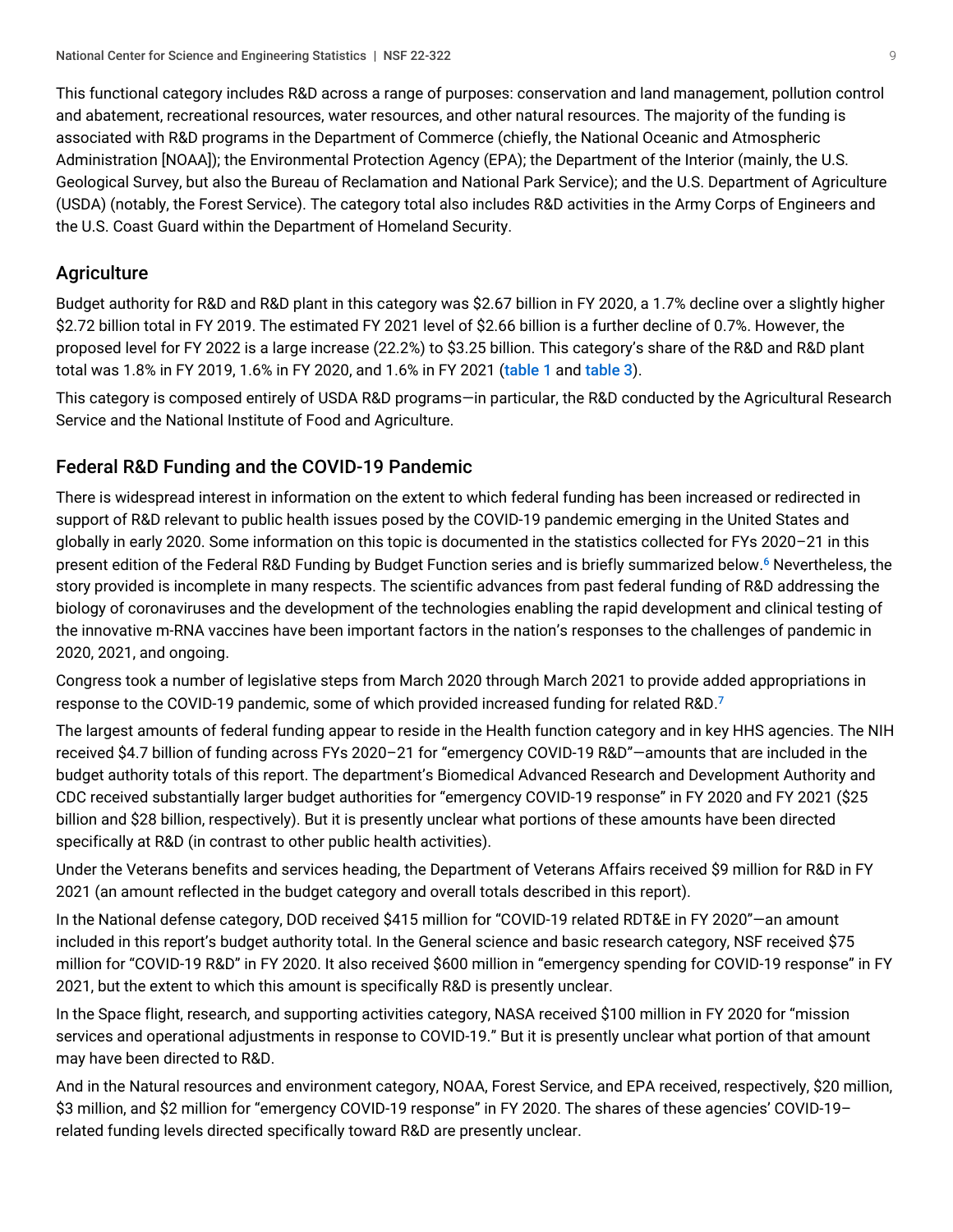# **Definitions**

*Budget authority* is the primary source of legal authorization for a federal agency to enter into obligations that will result in outlays.

*Budget functions* are categories defined by the Office of Management and Budget (OMB) into which all activities funded by the federal budget are classified.

*R&D* refers to basic research, applied research, and experimental development in the sciences and engineering.

*R&D plant* includes facilities and major equipment necessary for the execution of an R&D program. It includes the purchase, construction, manufacture, rehabilitation, or major improvement of physical assets such as land, major fixed equipment, and supporting infrastructure like a sewer line or housing at a remote location. It also includes the acquisition, design, or production of major movable equipment, such as mass spectrometers, research vessels, DNA sequencers, and other movable major instruments for use in R&D activities.

# <span id="page-9-0"></span>**Data Sources and Availability**

The statistics described in this InfoBrief account for nearly all federally sponsored R&D activities and are based mainly on the budget information that federal agencies provide to OMB for the federal budget-making process. The data are compiled for NSF by the American Association for the Advancement of Science (R&D Budget and Policy Project, under NCSES contract with SRI International), from federal budget information collected and analyzed through October 2021.

The data for FY 2020 mainly reflect the final appropriations levels, although it is presently unclear if all R&D funding increases arising from supplementary budget legislation in calendar year 2020 in response to the COVID-19 pandemic have yet been fully incorporated into the agency reported totals. The statistics for FY 2021 draw on the federal budget as enacted by the Consolidated Appropriations Act, 2021 (H.R. 133, 27 December 2020) and on agencies subsequent estimates of their spending plans—accordingly, these budget numbers are marked "preliminary." Again, it is unclear at this time if increased funding appropriated in either FY 2020 or FY 2021 to support COVID-19 related R&D have been fully included in the agency totals. The data for FY 2022 draw mainly from the president's proposed budget for the U.S. government in FY 2022 (publicly released 28 May 2021), but also include subsequent information from the executive branch and agency budget offices. As a result, the budget numbers for individual activities, programs, or agencies may differ from those published in the president's proposed budget or agency budget documents.

Currently, there are 20 broad budget function categories and most have a number of identified subfunctions. (For a list, see table 5-1 in the Historical Tables section of the president's Budget of the United States Government, Fiscal Year 2022, available at [https://www.whitehouse.gov/omb/historical-tables /](https://www.whitehouse.gov/omb/historical-tables%20/).) In this report, R&D funding is present in 16 functional categories: 14 at the broad functional category level and 2 at subcategory levels. These 2 subcategories are salient in that OMB's broad category of General science, space, and technology (250) and includes a pair of subfunctions: General science and basic research (251) and Space flight, research, and supporting activities (252). Given the differences across these two R&D endeavors and the significant public interest in each, these subfunctions are treated separately in this InfoBrief. For a further discussion of the recognition of R&D in these budget functions, see OMB's guidance in Circular A-11, Section 84. Character Classification (Schedule C), available at [https://www.whitehouse.gov/wp-content/uploads/](https://www.whitehouse.gov/wp-content/uploads/2018/06/s84.pdf) [2018/06/s84.pdf](https://www.whitehouse.gov/wp-content/uploads/2018/06/s84.pdf).

A fuller set of statistical tables on federal budget authority for R&D in FY 2020 and FY 2021 and the president's proposed levels for FY 2022, with agency and program details, are available in a companion statistical report: *Federal R&D Funding, by Budget Function: Fiscal Years 2020–22*, accessible at <https://ncses.nsf.gov/pubs/nsf22316/>.

For more information, contact the author.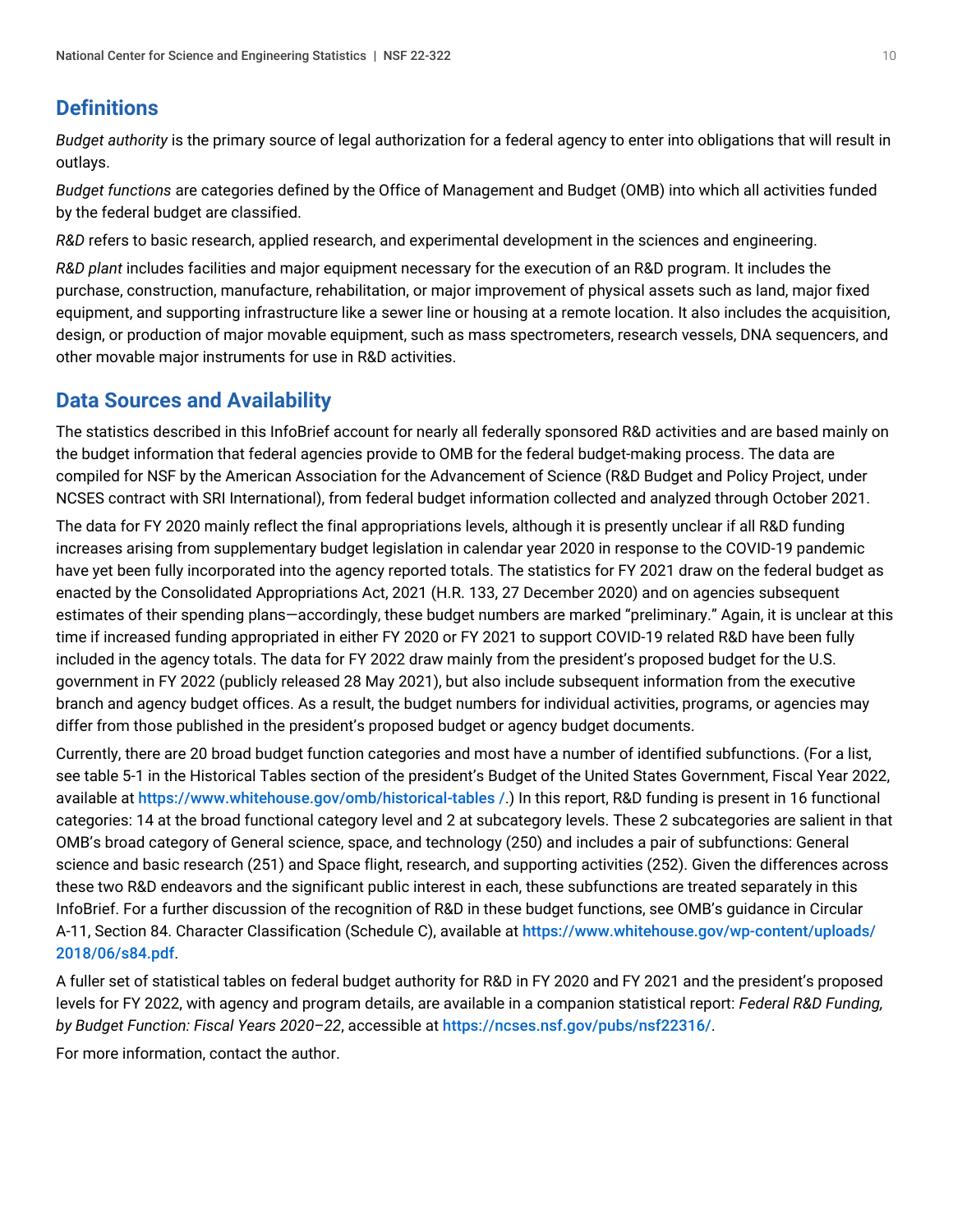# **Notes**

<span id="page-10-0"></span>[1](#page-3-1) Previous editions of this Federal R&D Funding by Budget Function report series provide data by fiscal year on past administration proposals for federal government R&D funding compared to the budget authority subsequently enacted by Congress. These reports are accessible on the NCSES website at <https://www.nsf.gov/statistics/fedbudget/>.

<span id="page-10-1"></span>[2](#page-5-1) Data and facts mentioned, but not evident in this InfoBrief's tables and figures, come from a companion statistical report cited in this InfoBrief's [Data Sources and Availability](#page-9-0) section (<https://ncses.nsf.gov/pubs/nsf22316/>).

<span id="page-10-2"></span>[3](#page-6-1) DOD's regulations for financial management specify a number of budget activity categories that in turn reflect differing types of RDT&E efforts: Budget activity (BA)-1: Basic Research; BA-2: Applied Research; BA-3: Advanced Technology Development; BA-4: Advanced Component Development and Prototypes; BA-5: Systems Development and Demonstration; BA-6: RDT&E Management Support; BA-7: Operational System Development; and, quite recently, BA-8: Software and Digital Technology Pilot Programs. The most comprehensive DOD data in this report do not include funds in this newly identified BA-8 category.

<span id="page-10-3"></span>[4](#page-6-2) In recognition of the Office of Management and Budget's implementation of a narrowed definition of "development" described in its Circular A-11 (Section 84) of July 2016, the R&D data cited in this statistical series for DOD, starting with FY 2017, exclude funding classified as BA-7 from the RDT&E total. Previously, DOD R&D was construed to include the total of RDT&E.

<span id="page-10-4"></span>[5](#page-7-0) Despite the General science and basic research title, not all basic research funded by the federal government is classified in this single category. Federal funding for basic research arises in other functional categories—such as National defense or Health—and is included in the category funding totals there.

<span id="page-10-5"></span>[6](#page-8-0) This section draws principally from the explanatory bottom notes in the detailed statistical tables for the six mentioned budget function categories of this InfoBrief's aforementioned companion report.

<span id="page-10-6"></span>[7](#page-8-1) Included here are the Coronavirus Preparedness and Response Supplemental Appropriations Act, 2020 (H.R. 6074, 6 March 2020); the Families First Coronavirus Response Act (H.R. 6201, 18 March 2020); the Coronavirus Aid, Relief, and Economic Security Act (H.R. 748, 27 March 2020); and the Paycheck Protection Program and Health Care Enhancement Act (H.R. 266, 24 April 2020). Additional funding for COVID-19–related R&D were also provided by the Consolidated Appropriations Act, 2021 (H.R. 133, 27 December 2021) and by the American Rescue Plan Act of 2021 (H.R. 1319, 11 March 2021).